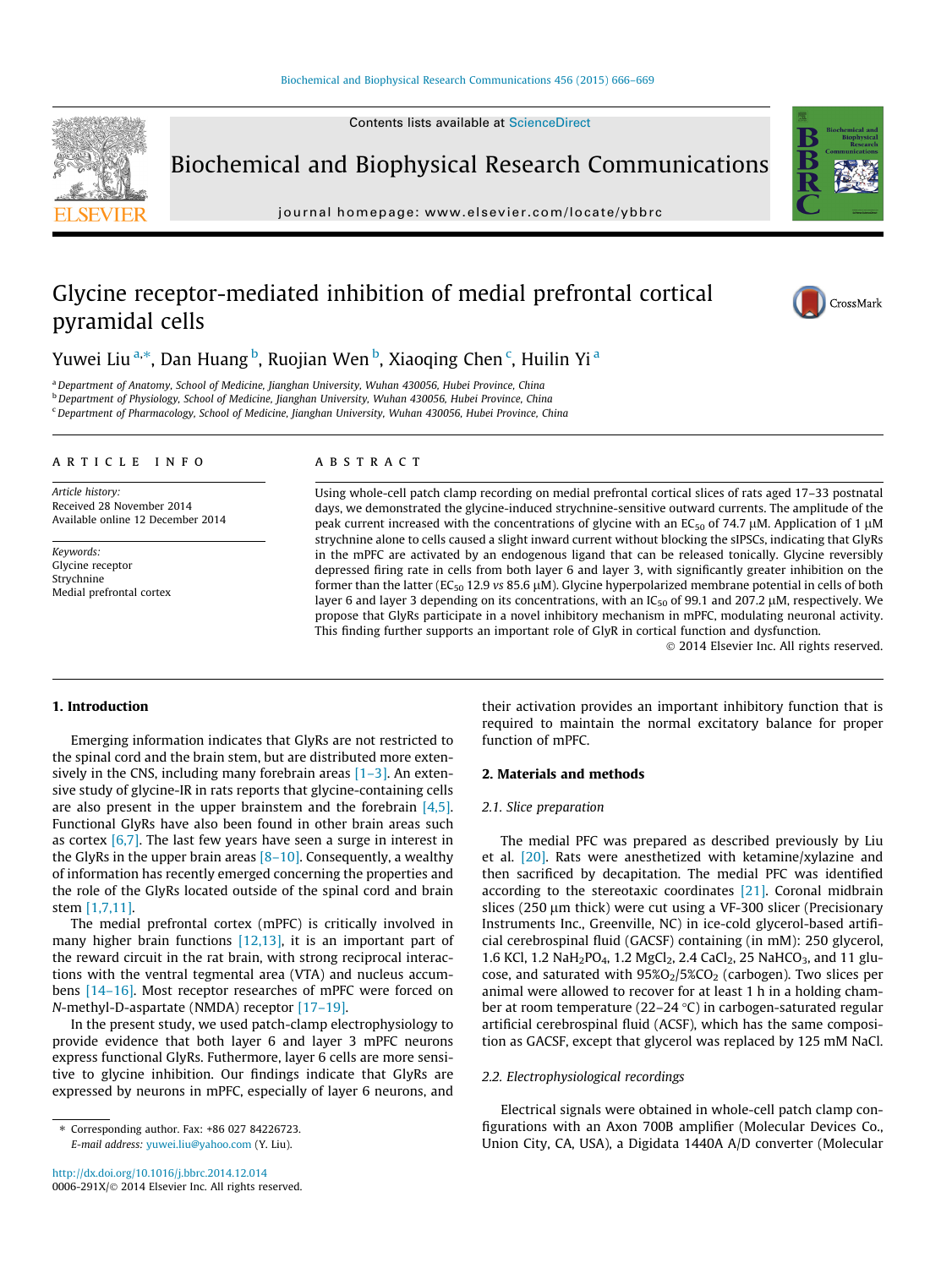Devices Co.) and pCLAMP 10.2 software (Molecular Devices Co.). Data were filtered at 1 kHz and sampled at 5 kHz. The patch electrodes had a resistance of 4–6 M when filled with the pipette solution containing (in mM):  $135$  K gluconate, 5 KCl,  $2$  MgCl<sub>2</sub>,  $10$ HEPES, 2 Mg ATP, 0.2 GTP. The pH was adjusted to 7.2 with Tris base. A single slice was transferred to a 0.4 ml recording chamber, where it was held down by a platinum ring. Layers 6 or 3 medial PFC pyramidal neurons were identified under visual guidance using infrared-differential interference contrast (IR–DIC) video microscopy with a 40 $\times$  water immersion objective. The image was detected with an IR-sensitive CCD camera and displayed on a monitor. Throughout the experiments, the bath was continually perfused with carbogenated ACSF (1.5–2.0 ml/min).

#### 2.3. Chemicals and applications

The chemicals, including glycine, strychnine and other standard chemicals were purchased from Sigma–Aldrich Chemical Company (St. Louis, MO, USA).

#### 2.4. Data analysis

Average values are expressed as the mean  $\pm$  SEM, with n equal to the number of cells studied. Statistical significance of results was assessed using Student's t-test. Statistical analysis of concentration–response data was performed using the nonlinear curvefitting program ALLFIT [\[22\]](#page-3-0), which uses an ANOVA procedure. Values reported for concentration–response analysis are those obtained by fitting the data to the equation:

$$
Y=E_{max}/[1+\left( EC_{50}/X\right) ^n]
$$

where X and Y are concentration and response, respectively,  $E_{\text{max}}$  is the maximal response,  $EC_{50}$  is the concentration yielding 50 percent of maximal effect (EC<sub>50</sub> for activation, IC<sub>50</sub> for inhibition), and *n* is the Hill coefficient.

# 3. Results

# 3.1. Glycine induced strychnine-sensitive outward currents in mPFC neurons

To characterize the role of GlyRs in regulating the function of mPFC neurons, we recorded whole-cell currents from mPFC neurons in slices of rats aged 17– 33 postnatal days. The application of glycine  $(3-1000 \mu M)$  slightly decrease sIPSCs frequency and has no significant effect on the amplitude (data not shown). Under voltage-clamp, bath-applied glycine  $(3-1000 \mu M)$  induced outward currents at a holding potential of 0 mV (Fig. 1A). The amplitude of the peak current increased with the concentrations of glycine. A fit of the dose–response curve to the ALLFIT equation (see method for details) obtained an  $EC_{50}$  of 74.7 ± 8.3 µM and Hill coefficient of 1.4 ( $n = 7$ ; Fig. 1B).

The current-elicited by glycine was sensitive strychnine, a GlyR antagonist. Strychnine  $(1 \mu M)$  and  $(10 \mu M)$  attenuated the peak amplitude of glycine-induce current to 32.7% and 2.5%, respectively (control,  $147 \pm 32$  pA; 1  $\mu$ M strychnine,  $48 \pm 7$  pA,  $p < 0.05$ ; 10 μM strychnine,  $4 ± 2 pA$ ,  $p < 0.01$ ; Fig. 1A(b)).

As the Fig. 1C shows, application of 1  $\mu$ M strychnine alone to cells displaying spontaneous IPSCs caused a slight inward current without blocking the sIPSCs, indicating that GlyRs in the mPFC are activated by an endogenous ligand that can be released tonically.



Fig. 1. Glycine induced outward currents recorded in mPFC neurons. (A) (a) Records are current induced by 300  $\mu$ M glycine and its inhibition by 1  $\mu$ M and 10  $\mu$ M strychnine, respectively, from a single neuron in slice from a P17 rat. (b) Bar graph showing inhibition by  $1 \mu M$  and  $10 \mu M$  strychnine, respectively, of current activated by 300  $\mu$ M glycine. The percentage inhibition of glycine-activated current by strychnine were significantly different ( $p$  < 0.05 and  $^{**}p$  < 0.01, respectively for strychnine versus prestrychnine). (B) Concentration–response curves of glycineinduced current for the layer 6 mPFC neurons. Each point is the average of 6–11 cells; error bars not visible are smaller than the size of the symbols. The curve shown is the best fit of the data to the equation described in Materials and methods. Fitting the data to this equation yielded the  $EC_{50}$  value of 74.7  $\pm$  8.3 µM and the Hill coefficient of 1.4. (C) Application of 1  $\mu$ M strychnine alone to a neuron in a brain slice of a P21 rat produced a slight inward current without blocking the sIPSCs.

# 3.2. Glycine inhibits more potently the activity of layer 6 neurons than layer 3 ones in the mPFC

The activity of mPFC neurons was recorded from both layer 6 and layer 3 under current-clamp conditions. The average resting potential (RP) of mPFC neurons is  $-59.3 \pm 1.2$  mV (between  $-50$ and  $-78$  mV,  $n = 37$ ), and only 3 of 82 cells tested had spontaneous firings under these conditions. Therefore, we applied a constant depolarizing current (50–100 pA), which depolarized the membrane potentials by 8–18 mV and induced firings. When firings reached a relatively stable level, glycine was bath-applied for 4 min, and then washout. Glycine reversibly depressed firing rate in cells from both layer 6 and layer 3, but glycine had significantly greater inhibition on the former than the latter. Specifically,  $30 \mu M$ glycine suppressed the firing rate by 59.3%  $(n = 6)$  of layer 6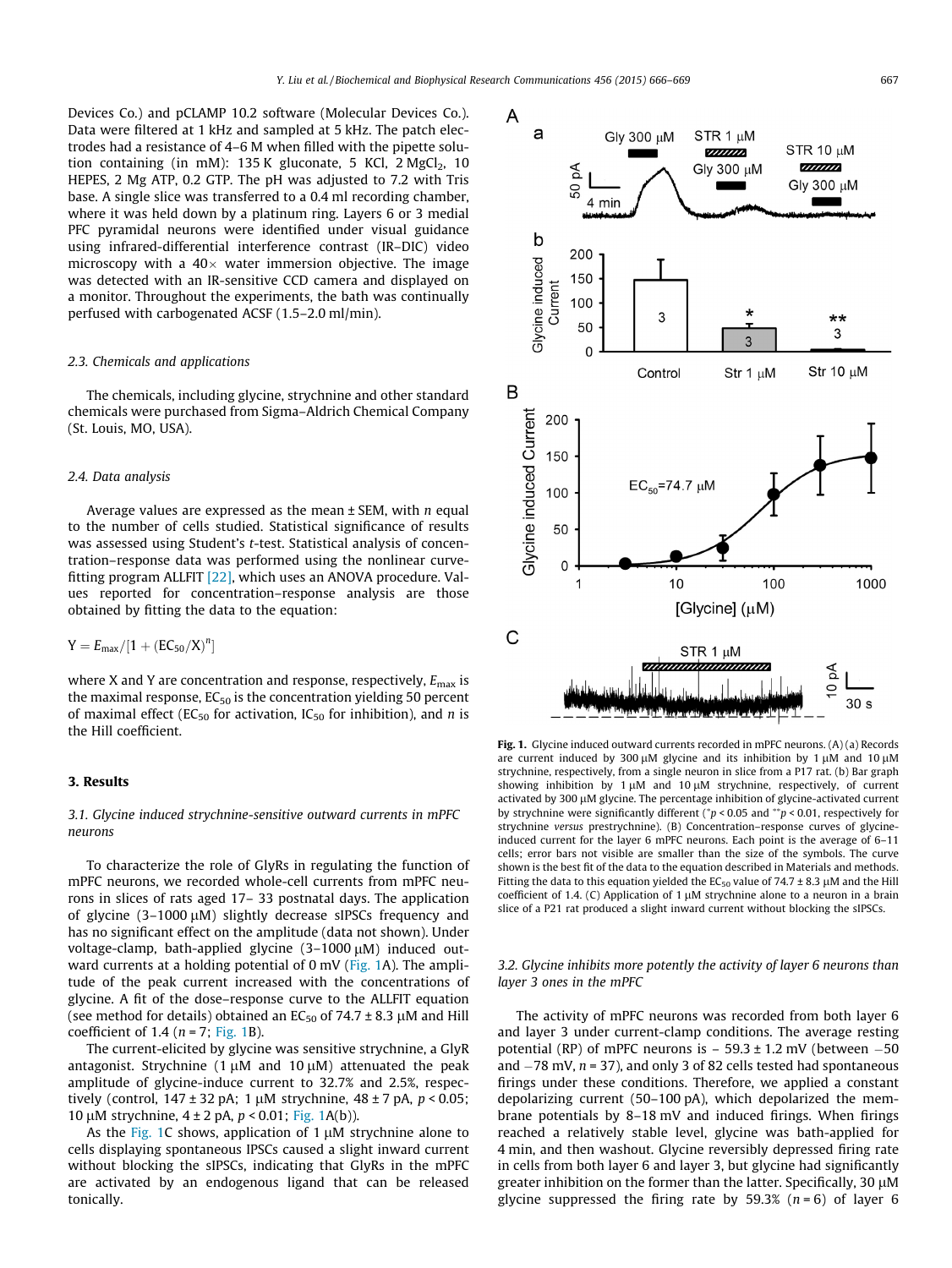neurons, which was significantly greater than  $29.6\%$  ( $n = 5$ ) of layer 3 neurons (Fig. 2A). The fit to the dose–response curves obtained an EC<sub>50</sub> of 12.9  $\pm$  1.5  $\mu$ M and Hill coefficient of 0.6 for layer 6 cells, and an  $EC_{50}$  of  $85.6 \pm 7.9 \mu M$  and Hill coefficient of 0.8 for layer 3 cells, respectively  $(p < 0.01,$  Fig. 2B).

# 3.3. Glycine hyperpolarizing membrane potential in cells of both layer 6 and layer 3

As illustrated in Fig. 3, bath-applied glycine (1000 µM) reduced the firing rate and induced membrane hyperpolarization. On average, 1000 µM glycine reduced the firing rates from  $5.2 \pm 1.2$  to 0 Hz in 100% (7 of 7) of layer 6 neurons and from  $4.5 \pm 1.1$  to 0 Hz in 67% (6 of 9) of layer 3 ones, respectively. In addition,  $1000 \mu M$  glycine induced membrane hyperpolarization of  $9.6 \pm 1.3$  mV ( $n = 5$ ) of layer 6 cells and of  $9.0 \pm 1.6$  mV ( $n = 5$ ) of layer 3 cells, respectively. Glycine-induced hyperpolarization depended on its concentrations with an  $IC_{50}$  of 99.1  $\pm$  5.8 µM and Hill coefficient of 1.1 for layer 6



Fig. 2. Neurons in layer 6 of mPFC are more sensitive to glycine inhibition compare to layer 3. (A) Ongoing firing, recorded from current-clamped mPFC neurons in slices from a P24 (a) and a P25 (b) rat, respectively, were decreased by 30  $\mu$ M glycine. (B) Concentration–response curves of glycine inhibition of sAPs for the layer 6 ( $\bullet$ ) and layer 3 ( $\circ$ ) mPFC neurons. Each point is the average of 4–10 cells; error bars not visible are smaller than the size of the symbols. The curve shown is the best fit of the data to the equation described in Materials and methods. Fitting the data to this equation yielded the  $IC_{50}$  value and the Hill coefficient of  $12.9 \pm 1.5 \,\mu$ M and 0.6 for the layer 6, and  $85.6 \pm 7.9 \,\mu$ M and 0.8 for the layer 3 neurons, respectively.



Fig. 3. Glycine-induced membrane hyperpolarizatio on mPFC neurons. (A) Glycine stops the firing of action potentials and causes membrane hyperpolarization in both layer 6 and layer 3 cells, recorded from current-clamped mPFC neurons in slices from a P27 (a) and a P30 (b) rat, respectively. (B) Glycine produces concentrationdependent membrane hyperpolarization in layer 6 and layer 3 neurons. Error bars not visible are smaller than the size of the symbols. Fitting the data to this equation yielded the IC<sub>50</sub> value and the Hill coefficient of 99.1  $\pm$  5.8 µM and 1.1 for the layer 6, and  $207.2 \pm 11.6 \,\mu\text{M}$  and 1.1 for the layer 3 neurons, respectively.

cells, and IC<sub>50</sub> of 207.2  $\pm$  11.6 µM and Hill coefficient of 1.1 for layer 3, respectively ( $p < 0.05$ , Fig. 3B). In 11 of 78 cells tested, low concentration glycine ( $\leqslant$ 30 µM) slightly depolarized (less than 1.2 mV) the cells. Interestingly, this depolarization was associated with a slightly reduction in firing rate.

# 4. Discussion

The strychnine-sensitive GlyR is a ligand-gated anionic channel that is primarily involved in fast inhibitory synaptic transmission [\[8,11\].](#page-3-0) GlyRs are members of the pentameric Cys-loop receptor superfamily [\[23,24\].](#page-3-0) Two different subunits of GlyR have been characterized so far, an  $\alpha$  subunit (48 kDa) and a  $\beta$  subunit (58 kDa) [\[25,26\]](#page-3-0). GlyRs are formed either from  $\alpha$  subunits alone or from both  $\alpha$  and  $\beta$  subunits [\[27\].](#page-3-0) Synaptically localized heteromeric GlyR consists of three  $\alpha$  and two  $\beta$  subunits, which combine to form a pentameric receptor complex  $[1]$ . GlyRs in many of the